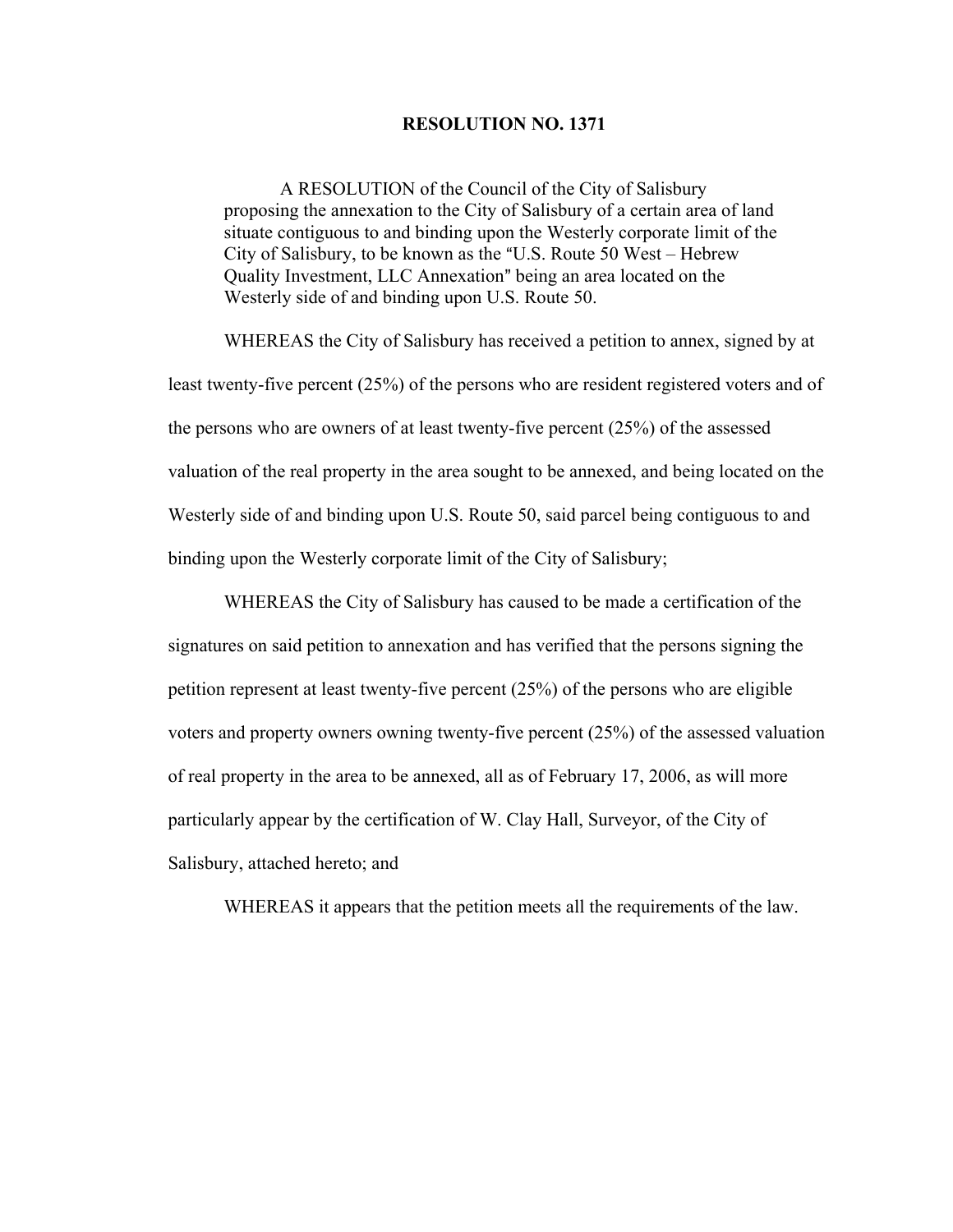SECTION 1. NOW, THEREFORE, BE IT RESOLVED BY THE COUNCIL OF

THE CITY OF SALISBURY THAT it is hereby proposed and recommended that the boundaries of the City of Salisbury be changed so as to annex to and include within said City all that parcel of land together with the persons residing therein and their property, contiguous to and binding upon the Westerly side of U.S. Route 50, and being more particularly described on Exhibit "A" attached hereto and made a part hereof.

SECTION 2. AND BE IT FURTHER RESOLVED BY THE CITY OF SALISBURY, THAT the annexation of the said area be made subject to the terms and conditions in Exhibit "B" and "C" attached hereto and made a part hereof.

SECTION 3. AND BE IT FURTHER RESOLVED BY THE COUNCIL OF THE CITY OF SALISBURY, THAT the Council hold a public hearing on the annexation hereby proposed on April 10, 2006, at 6:00 o'clock p.m. in the Council Chambers at the City-County Office Building and the City Administrator shall cause a public notice of time and place of said hearing to be published not fewer than two (2) times at not less than weekly intervals, in a newspaper of general circulation in the City of Salisbury, of the area to be annexed, accurately describing the proposed annexation and the conditions and circumstances applicable thereto, which said notice shall specify a time and place at which the Council of the City of Salisbury will hold a public hearing on the Resolution.

SECTION 4. AND BE IT FURTHER RESOLVED BY THE COUNCIL OF THE CITY OF SALISBURY, THAT this resolution shall take effect upon the expiration of forty-five (45) days following its final passage, subject, however, to the right of referendum as contained in Article 23A of the Maryland Code.